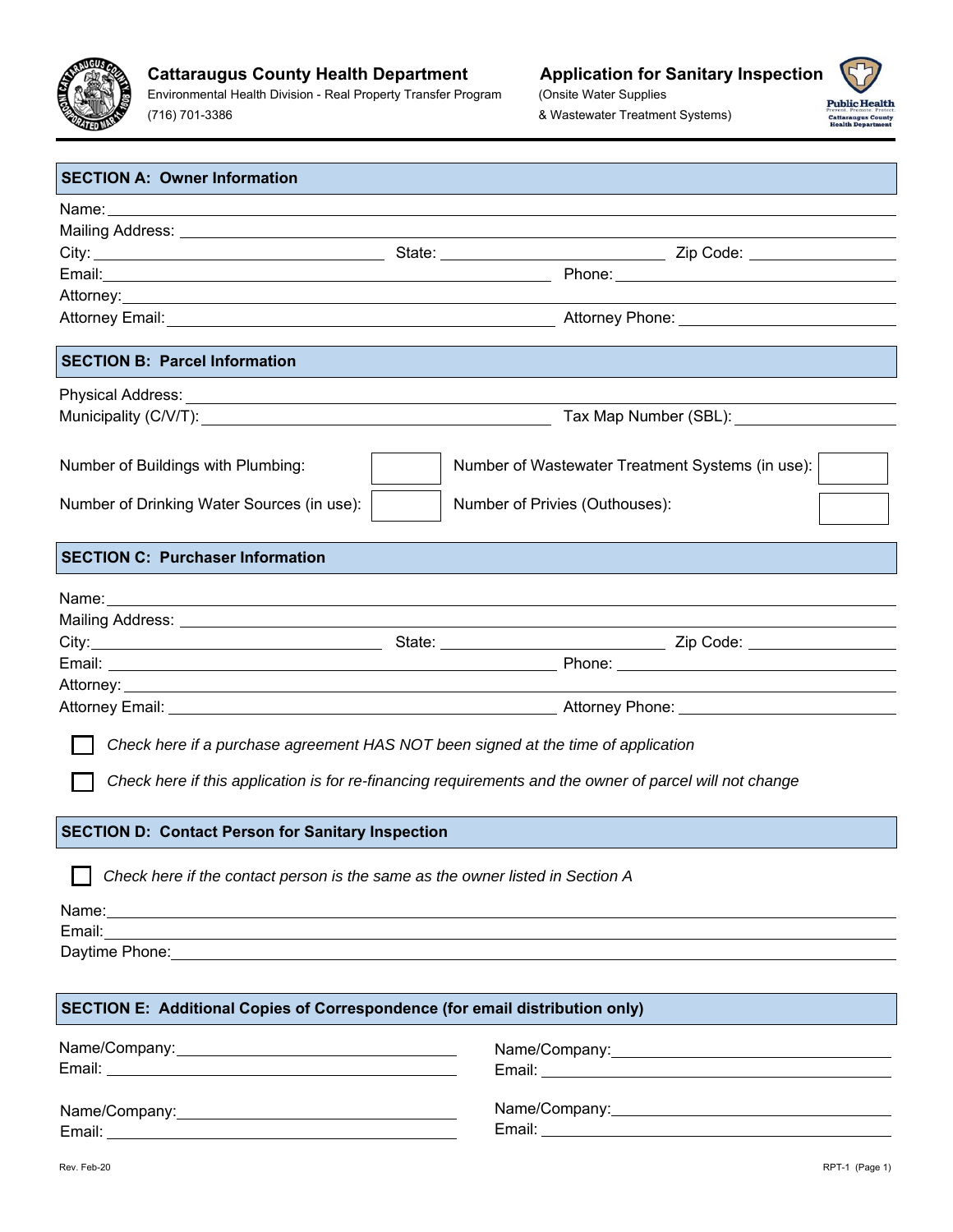*List each structure on parcel with plumbing below:* 

| <b>Building</b> | <b>Owner-Occupied</b><br>Residence<br>(Full-Time) | <b>Owner-Occupied</b><br>Residence<br>(Seasonal) | <b>Rental Unit/</b><br>Commercial<br><b>Property</b> | Other | <b>Occupied Full-Time</b><br>(for at least 30<br>consecutive days) | Vacant<br>(or occupied<br>part-time) |
|-----------------|---------------------------------------------------|--------------------------------------------------|------------------------------------------------------|-------|--------------------------------------------------------------------|--------------------------------------|
|                 |                                                   |                                                  |                                                      |       |                                                                    |                                      |
|                 |                                                   |                                                  |                                                      |       |                                                                    |                                      |
|                 |                                                   |                                                  |                                                      |       |                                                                    |                                      |
|                 |                                                   |                                                  |                                                      |       |                                                                    |                                      |

*Check here if there is a seasonal residence listed above which will be occupied full-time after the sale* 

*Please attach a copy of the following documentation with your application if available:* 

| NYSDEC Well Completion Report<br>(for wells drilled after 2003)                                                                                     | Onsite wastewater treatment<br>system record/Permit-to-Operate       | Sketch of the parcel showing the<br>location of the water supply and<br>wastewater treatment system |  |
|-----------------------------------------------------------------------------------------------------------------------------------------------------|----------------------------------------------------------------------|-----------------------------------------------------------------------------------------------------|--|
| Installation & maintenance records<br>for any water treatment systems                                                                               | Septic tank pumping records (if<br>pumped within the last two years) | (if official documentation is not<br>available)                                                     |  |
| <b>SECTION G: Fee Determination</b>                                                                                                                 |                                                                      |                                                                                                     |  |
| Number of Water Sources (in use)                                                                                                                    | X \$100                                                              | Mail to:<br>Cattaraugus County Health Department                                                    |  |
| Number of Wastewater Treatment Systems<br>(excluding supplemental greywater systems<br>used for sinks & laundry only)                               | X \$200                                                              | Attn: Environmental Health<br>1 Leo Moss Drive, Suite 4010<br>Olean, NY 14760-1154                  |  |
| Number of Privies/Outhouses<br>(if there is also a Wastewater Treatment System)<br>on the parcel, enter 0)                                          | X \$100                                                              | Make Check/Money Order Payable to:                                                                  |  |
| Additional Water Quality Samples Required for<br><b>HUD/FHA Lending Requirements</b><br>(Lead, Nitrate, Nitrite, Iron, Manganese, Sodium, Hardness) | $+ $170$<br><b>Yes</b>                                               | Cattaraugus County Health Department<br><b>Credit/Debit Card Payments Accepted</b>                  |  |
|                                                                                                                                                     | Total                                                                | In Office or By Phone:<br>(716) 701-3386                                                            |  |

## **SECTION H: Authorization & Signature**

#### *FAILURE TO SIGN OR FULLY COMPLETE THIS APPLICATION MAY CAUSE DELAYS OR PREVENT YOUR SANITARY INSPECTION FROM BEING CONDUCTED.*

*"I hereby authorize the Cattaraugus County Health Department to enter the named premises to conduct a Sanitary Inspection of any onsite water supplies and wastewater treatment systems in use on the parcel. Furthermore, I acknowledge that the owner of record may be held responsible for correcting any Sanitary Code violations observed during the inspection."* 

Owner or Authorized Representative (Print) **Community Community Community Community Community Community Community** 

#### **SECTION I: FOR OFFICE USE ONLY**  Notes:  $\Gamma$ T.

| Date Received:         | Notes |
|------------------------|-------|
| Received From:         |       |
| Fee Received:          |       |
| Cash/Check #:          |       |
| <b>Receipt Number:</b> |       |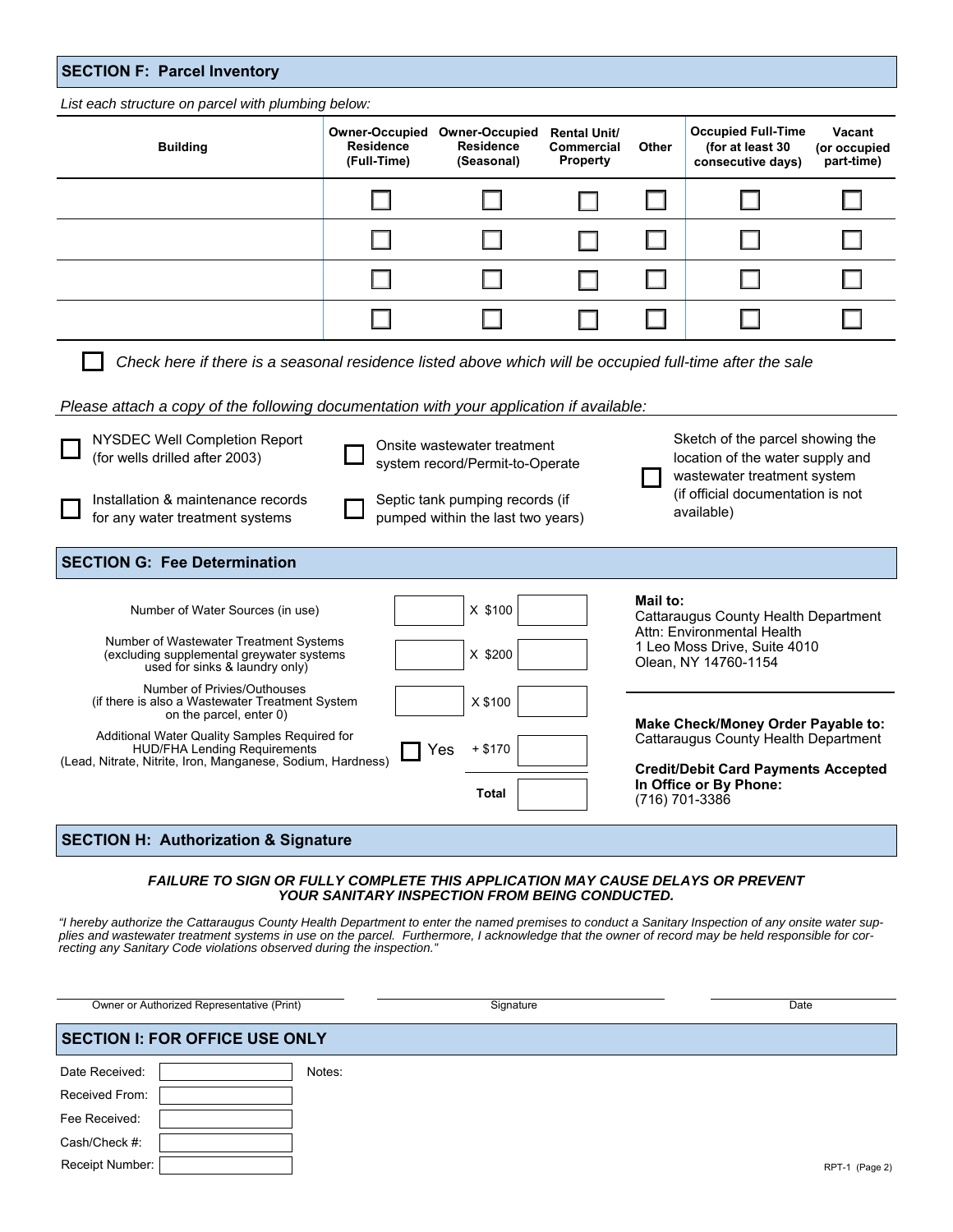



# **Instructions for Completing The Application**

Please complete all sections of this application and attach the requested documentation if available. Submitting an incomplete application may delay your Sanitary Inspection.

*Note: Payment for the Sanitary Inspection must be made in full at the time of application. If payment is not received with your application, or you submit an incorrect amount with your application, it will be placed on hold until the correct fee is received.* 

If you have any questions regarding how to complete the application or the Sanitary Inspection process, please contact our office at (716) 701-3386.

#### **SECTION A: Owner Information**

Use this section to enter the parcel owner(s) contact information in the spaces provided. Please include an email address if available. Electronic distribution of Sanitary Inspection reports is preferred.

#### **SECTION B: Parcel Information**

Use this section to enter the location information for the parcel that will be transferred. Please indicate the number of buildings with plumbing, number of water supplies, number of wastewater treatment systems and the number of privies (outhouses) that are included with the sale.

#### **SECTION C: Purchaser Information**

Use this section to provide the purchaser's contact information. Please include an email address if available. Electronic distribution of Sanitary Inspection reports is preferred.

If you do not have a signed purchase agreement at the time of application, please select the appropriate box.

If you are requesting the Sanitary Inspection to meet re-financing requirements and the parcel will not be transferred, please select the appropriate box.

#### **SECTION D: Contact Person for Sanitary Inspection**

Use this section to identify the person we should contact to schedule the Sanitary Inspection.

IMPORTANT: A responsible adult (18+ years of age) must be present for the entire inspection for liability reasons. If you cannot be present for the inspection, please list your real estate agent or another responsible person so that they can be present for the inspection.

#### **SECTION E: Additional Copies of Correspondence (for email distribution only)**

Use this section to indicate any additional parties involved with the sale who will need copies of the Sanitary Inspection report (ex. attorneys, realtors, loan officers, etc.).

You must provide an email address for each additional party needing copies of the report. Paper copies will only be mailed to the seller and the purchaser (if email addresses are not provided).